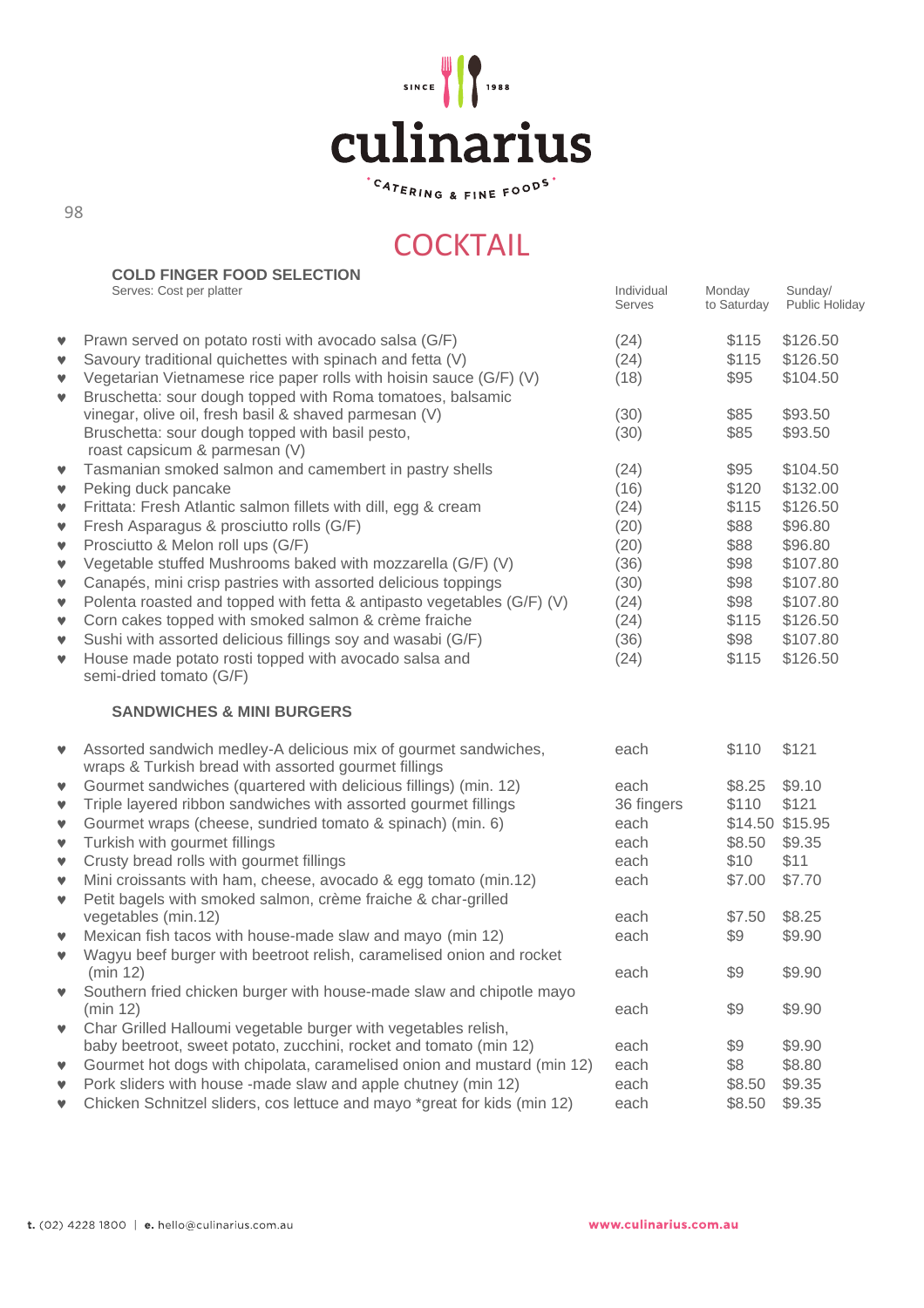

|                                                                                          | <b>HOT FINGER FOOD SELECTION</b>                                                                                                                                                                                                                                                                                                                                                                                                                                                                                                                                                                                                                                                                                                    | Individual                                                           | Monday                                                           | Sunday/                                                                                                 |
|------------------------------------------------------------------------------------------|-------------------------------------------------------------------------------------------------------------------------------------------------------------------------------------------------------------------------------------------------------------------------------------------------------------------------------------------------------------------------------------------------------------------------------------------------------------------------------------------------------------------------------------------------------------------------------------------------------------------------------------------------------------------------------------------------------------------------------------|----------------------------------------------------------------------|------------------------------------------------------------------|---------------------------------------------------------------------------------------------------------|
|                                                                                          | Serves: Cost per platter                                                                                                                                                                                                                                                                                                                                                                                                                                                                                                                                                                                                                                                                                                            | Serves                                                               | to Saturday                                                      | Public Holiday                                                                                          |
| v                                                                                        | House made herb pork and fennel wellington in puff pastry                                                                                                                                                                                                                                                                                                                                                                                                                                                                                                                                                                                                                                                                           | (48)                                                                 | \$98                                                             | \$107.80                                                                                                |
| $\mathbf v$                                                                              | Mushroom & risotto parmesan balls with garlic aioli (Veg)                                                                                                                                                                                                                                                                                                                                                                                                                                                                                                                                                                                                                                                                           | (36)                                                                 | \$98                                                             | \$107.80                                                                                                |
| $\mathbf v$                                                                              | Pumpkin, Pea & Leek risotto balls with garlic aioli (G/F) (Veg)                                                                                                                                                                                                                                                                                                                                                                                                                                                                                                                                                                                                                                                                     | (30)                                                                 | \$98                                                             | \$107.80                                                                                                |
| $\mathbf v$                                                                              | Beer battered Fish in with citrus mayonnaise                                                                                                                                                                                                                                                                                                                                                                                                                                                                                                                                                                                                                                                                                        | (30)                                                                 | \$115                                                            | \$126.50                                                                                                |
| $\mathbf v$                                                                              | Chicken Teriyaki on skewer with teriyaki sauce (minimum 15) (G/F)                                                                                                                                                                                                                                                                                                                                                                                                                                                                                                                                                                                                                                                                   | each                                                                 | \$8.50                                                           | \$9.35                                                                                                  |
| $\mathbf v$                                                                              | Chicken satay sticks with spicy peanut sauce (minimum 15)                                                                                                                                                                                                                                                                                                                                                                                                                                                                                                                                                                                                                                                                           | each                                                                 | \$8.50                                                           | \$9.35                                                                                                  |
| $\mathbf v$                                                                              | Lamb marinated in rosemary on skewer with tzatziki (minimum 15) (G/F)                                                                                                                                                                                                                                                                                                                                                                                                                                                                                                                                                                                                                                                               | each                                                                 | \$12                                                             | \$13.20                                                                                                 |
| $\pmb{\mathbb{v}}$                                                                       | Savoury traditional mini quiches with spinach and fetta (V)                                                                                                                                                                                                                                                                                                                                                                                                                                                                                                                                                                                                                                                                         | (24)                                                                 | \$115                                                            | \$126.50                                                                                                |
| v                                                                                        | Chicken, chilli & coriander balls with Asian dipping sauce (G/F)                                                                                                                                                                                                                                                                                                                                                                                                                                                                                                                                                                                                                                                                    | (30)                                                                 | \$105                                                            | \$115.50                                                                                                |
| v                                                                                        | House made mini gourmet beef pies with house made tomato sauce                                                                                                                                                                                                                                                                                                                                                                                                                                                                                                                                                                                                                                                                      | (24)                                                                 | \$115                                                            | \$126.50                                                                                                |
| $\mathbf v$                                                                              | Cheese & spinach parcels Greek style in filo pastry (V)                                                                                                                                                                                                                                                                                                                                                                                                                                                                                                                                                                                                                                                                             | (30)                                                                 | \$98                                                             | \$107.80                                                                                                |
| $\mathbf v$                                                                              | Pizza piccolo with assorted delicious toppings                                                                                                                                                                                                                                                                                                                                                                                                                                                                                                                                                                                                                                                                                      | (30)                                                                 | \$98                                                             | \$107.80                                                                                                |
| $\mathbf v$                                                                              | Salt and spicy Calamari served with lime mayonnaise                                                                                                                                                                                                                                                                                                                                                                                                                                                                                                                                                                                                                                                                                 | (30)                                                                 | \$115                                                            | \$126.50                                                                                                |
| v                                                                                        | Vegan Spring Rolls with sweet chilli soy sauce (V)                                                                                                                                                                                                                                                                                                                                                                                                                                                                                                                                                                                                                                                                                  | (80)                                                                 | \$88                                                             | \$96.80                                                                                                 |
| v                                                                                        | Mini Vol-Au-Vents with assorted gourmet fillings                                                                                                                                                                                                                                                                                                                                                                                                                                                                                                                                                                                                                                                                                    | (40)                                                                 | \$98                                                             | \$107.80                                                                                                |
| $\mathbf v$                                                                              | Meatballs char-grilled with roasted vegetable relish                                                                                                                                                                                                                                                                                                                                                                                                                                                                                                                                                                                                                                                                                | (1kg)                                                                | \$80                                                             | \$88.00                                                                                                 |
| $\mathbf v$                                                                              | Kangaroo and Australian Beef Meatballs with bush tomato chutney                                                                                                                                                                                                                                                                                                                                                                                                                                                                                                                                                                                                                                                                     | (36)                                                                 | \$98                                                             | \$107.80                                                                                                |
| $\mathbf v$                                                                              | Prawns: Large tempura served on skewer with lime mayonnaise                                                                                                                                                                                                                                                                                                                                                                                                                                                                                                                                                                                                                                                                         | (30)                                                                 | \$115                                                            | \$126.50                                                                                                |
| v                                                                                        | Char-vegetable skewers with peanut sauce (Minimum 15) (G/F) (V)                                                                                                                                                                                                                                                                                                                                                                                                                                                                                                                                                                                                                                                                     | each                                                                 | \$8.50                                                           | \$9.35                                                                                                  |
| v                                                                                        | Spicy Buffalo Wings with hot chilli sauce and sour cream                                                                                                                                                                                                                                                                                                                                                                                                                                                                                                                                                                                                                                                                            | (24)                                                                 | \$98                                                             | \$107.80                                                                                                |
| v<br>v<br>$\mathbf v$<br>$\pmb{\mathbb{v}}$<br>v<br>$\mathbf v$<br>v<br>$\mathbf v$<br>v | Spoons and Shells (Minimum 15 each item)<br>King prawns with mango and capsicum salsa served on Asian spoon (G/F)<br>Thai beef rolls with mint soy dressing served on Asian spoons (G/F)<br>Spicy pork belly with apple & pear chutney served on Asian spoons (G/F)<br>Pacific Oysters 2 ways: freshly shucked with lime; traditional Kilpatrick (G/F)<br><b>Bowls and Cones (Minimum 15 each item)</b><br>Hokkien noodles with Asian vegetables served in Asian bowls (V)<br>Caesar salad served in Asian bowls (grilled chicken \$1 extra)<br>Penne pasta with traditional creamy carbonara and fresh parmesan<br>Mini Nachos Cups with house made guacamole<br>Nasi Goreng in Asian Bowls with prawn, omelette and satay chicken | each<br>each<br>each<br>(12)<br>each<br>each<br>each<br>each<br>each | \$9.50<br>\$9.50<br>\$55<br>\$15<br>\$15<br>\$15<br>\$15<br>\$18 | \$10.45<br>\$10.45<br>\$10.50 \$11.55<br>\$60.50<br>\$16.50<br>\$16.50<br>\$16.50<br>\$16.50<br>\$19.80 |
| $\mathbf v$<br>$\pmb{\mathbb{v}}$<br>$\mathbf v$                                         | Pumpkin, Pea and Leak risotto in Asian bowls (G/F)<br>Vietnamese style vermicelli salad topped with:<br>chicken, prawn and vegetarian spring rolls<br>Fish & chips with fresh lime and citrus mayo in bamboo cones                                                                                                                                                                                                                                                                                                                                                                                                                                                                                                                  | each<br>each<br>each                                                 | \$15<br>\$20.<br>\$18                                            | \$16.50<br>\$16.45<br>\$15.40                                                                           |

*These prices are subject to change without notice Minimum order ½ platter*

*All prices are inclusive of GST Minimum order applies on Sunday and Public Holidays*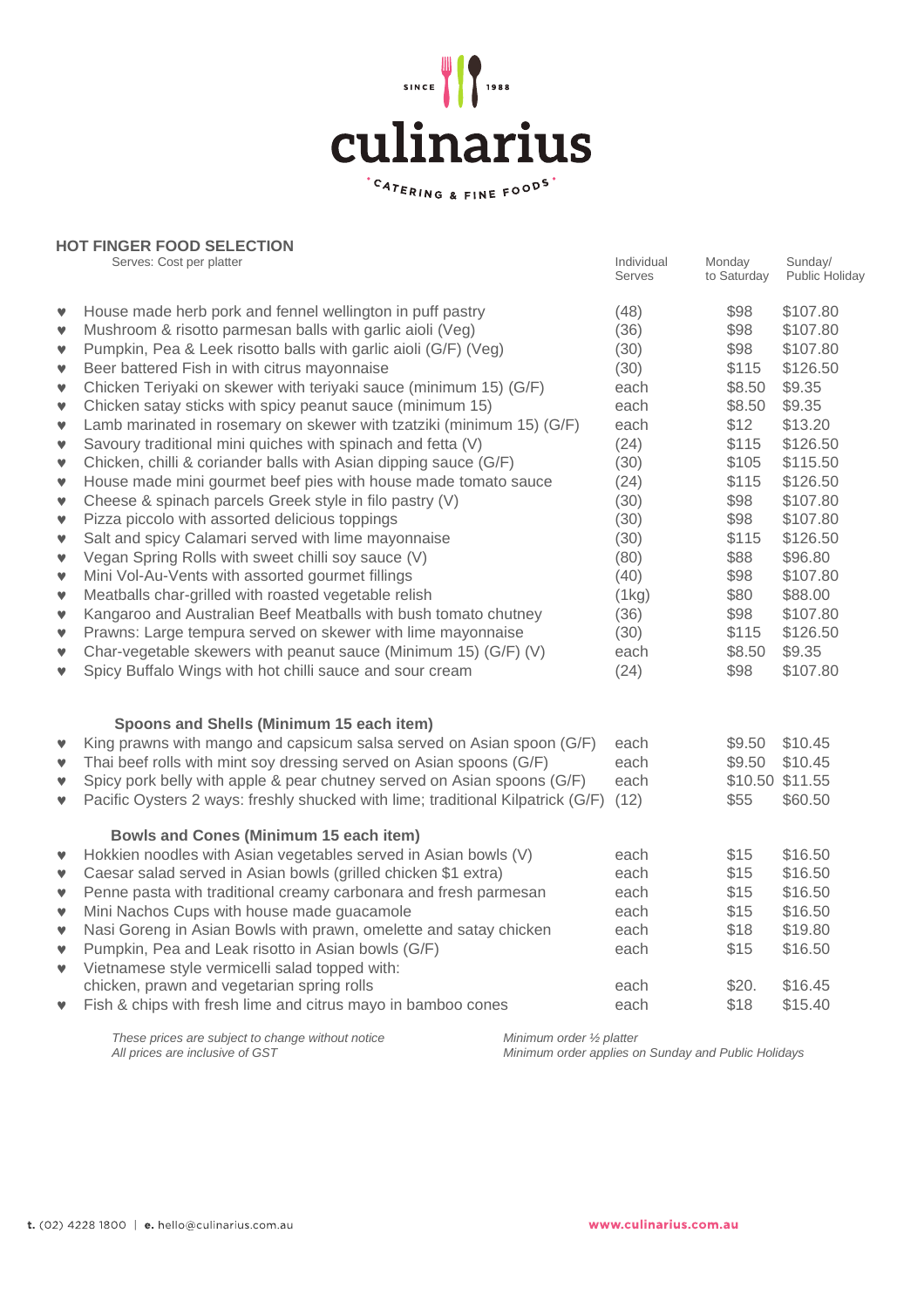

# **Staff Charges**

We can arrange delivery of all food to you or our food and beverage staff can come along and take care of everything for you.

| <b>Monday to Saturday</b>        | <b>Wait Staff</b><br>Chef<br><b>Beverage Staff</b> | \$44 per hour<br>\$54 per hour<br>\$49 per hour |
|----------------------------------|----------------------------------------------------|-------------------------------------------------|
| <b>Sunday and Public Holiday</b> | <b>Wait Staff</b><br>Chef<br><b>Beverage Staff</b> | \$49 per hour<br>\$60 per hour<br>\$54 per hour |

# **Cocktail Party Packages** (All minimum 40 guests)

## **MENU1 Light Cocktail Selection**

- Vegetarian Vietnamese rice paper rolls with hoisin sauce (V)
- Chicken breast fingers with walnuts, celery and wholegrain mayonnaise
- Prawn served on potato rosti with avocado salsa (G/F)
- Savoury mini quiches with Greek fetta and spinach
- Char-grilled meatballs with vegetable relish
- Vegetarian mini spring rolls with sweet chilli jam (V)
- House made salted caramel slice
- Freshly baked buttermilk and vanilla scones with tea jelly and whipped cream
- Fresh Fruit platter with choc dipped strawberries

The above menu can be provided for \$39 per person or \$42.90 on Sunday and public holidays.

All food will be presented on lovely crockery platters and in baskets. Staffing available for an additional cost

# **BEVERAGE PACKAGE**

 Plunger coffee, specialty teas, orange juice and mineral water \$10 per person or \$11 per person on Sunday and public holidays. Price includes urn, plunger, cups, saucers, tea spoons & glasses.

# **MENU 2 Party Cocktail Selection**

- Vegetarian Vietnamese rice paper rolls with hoisin sauce (V)
- Bruschetta: sour dough with Roma tomatoes, balsamic vinegar, olive oil, fresh basil & shaved parmesan (V)
- Prawn served on potato rosti with avocado salsa (G/F)
- **v** Savoury mini quiches with Greek fetta and spinach
- Vegetarian mini spring rolls with sweet chilli jam (V)
- Cheese & spinach parcels Greek style in filo pastry (V)
- Pumpkin, pea and leek risotto balls with garlic aioli (V) (G/F)
- Meatballs char-grilled with roasted vegetable relish
- Chicken satay on skewer with peanut dipping sauce
- Beer battered fish with lime mayonnaise
- House made sesame & herb pork wellington in puff pastry

The above menu can be provided for \$49 per person or \$53.90 on Sunday and public holidays.

All food will be presented on lovely crockery platters and in baskets. Staffing available for an additional cost *Staff minimum 4 hours, travel time applies. These prices are subject to change without notice. All prices are inclusive of GST.*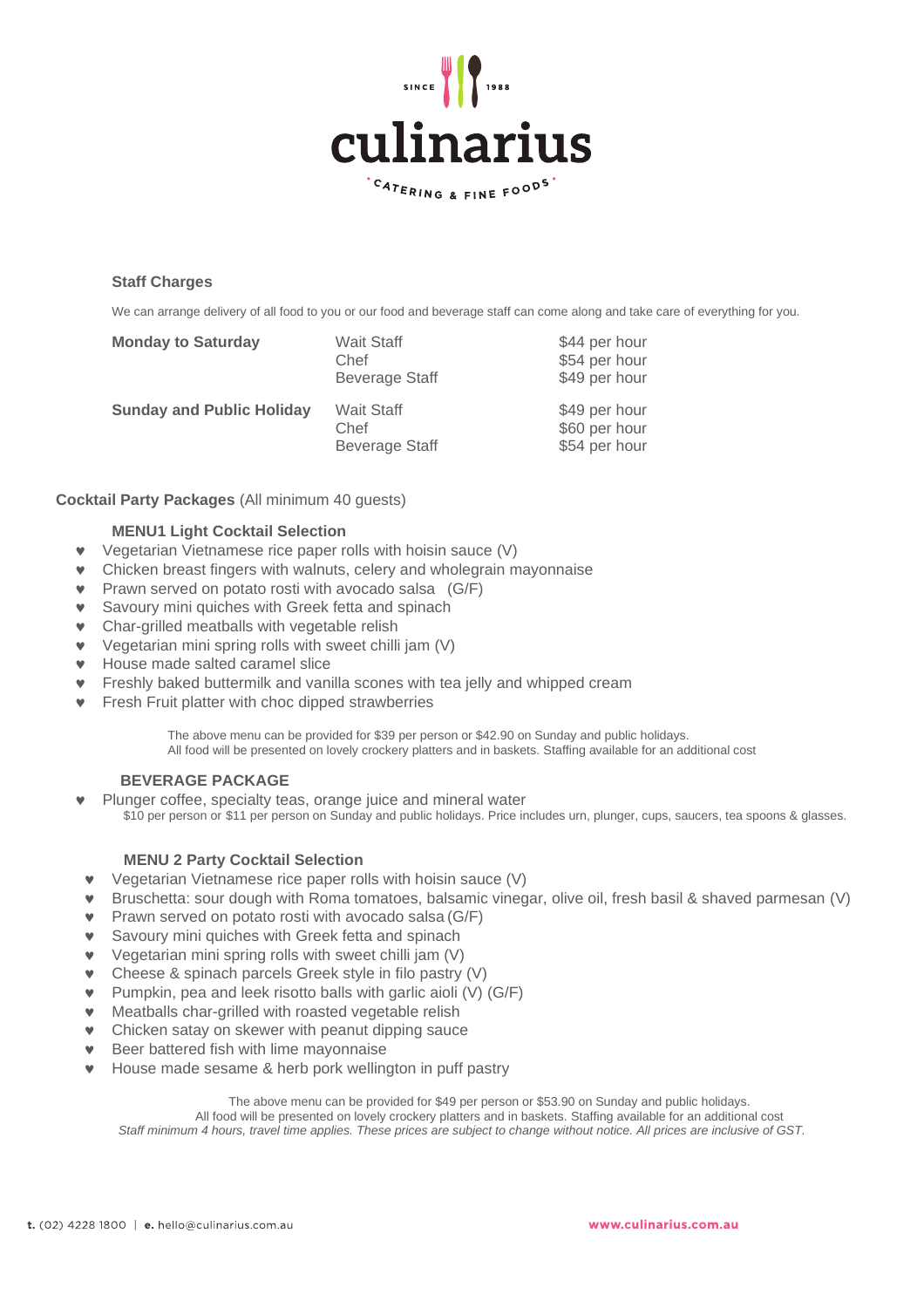

# **MENU 3 Premier Cocktail Selection**

- Vegetarian Vietnamese rice paper rolls with hoisin sauce (V)
- **v** Peking duck pancake
- **v** Savoury mini quiches with Greek fetta and spinach
- Prawn served on potato rosti with avocado salsa (G/F)
- Bruschetta: sour dough with Roma tomatoes, balsamic vinegar, olive oil, fresh basil & shaved parmesan (IV)
- **•** House made mini gourmet wagyu beef pies
- Mexican fish tacos with house made slaw and mayo
- House made herb pork and fennel wellington in puff pastry
- Vegetarian spring rolls with sweet chilli soy sauce (V)
- Char-grilled meatballs with homemade vegetable relish
- **v** Chicken satay sticks with spicy peanut sauce
- **v** Chocolate dipped strawberries
- **v** Fresh seasonal Fruit & cheese platter with crackers

The above menu can be provided for \$59 per person or \$64.90 on Sunday and public holidays. All food will be presented on lovely platters. Staffing available for an additional cost

#### **MENU 4 Deluxe Cocktail Selection COLD SELECTION**

Pacific Oysters 2 ways: \* freshly shucked with lime **\***traditional Kilpatrick

Prawn served on potato rosti with avocado salsa (G/F)

- Thai beef rolls served on Asian spoons (G/F)
- Peking duck pancake
- Vegetarian Vietnamese rice paper rolls with hoisin sauce (G/F) (V)
- **v** Tasmanian smoked salmon and camembert in pastry shells

## **HOT SELECTION**

- **v** Tarragon and mustard Lobster bouchées
- House made mini gourmet Wagyu beef pies with house made tomato sauce
- Vegetarian mini spring rolls with sweet chilli sauce (V)
- Spicy pork belly with apple & pear chutney served on Asian spoons (G/F)
- Pumpkin, pea and leek risotto balls with garlic aioli (G/F) (V)
- **v** Chicken satay sticks with spicy peanut sauce
- Mini burger of your choice (Wagyu beef, Southern Fried chicken or chargrilled Vegetable)
- A selection of either Mexican tacos or cone per guest. See page 4 for options

## **SWEET SELECTION**

- Chocolate dipped strawberries
- The Pines Local Dairy Gelato selection served in mini buckets or cones

The above menu can be provided for \$79 per person or \$86.90 on Sundays or public holidays. All food will be presented on lovely platters. Staffing available for an additional cost *These prices are subject to change without notice. All prices are inclusive of GST. Delivery to all areas*

*\*\*Why not create your own cocktail party package . . . Culinarius can tailor a menu to suit your particular tastes, needs and budget. \*\**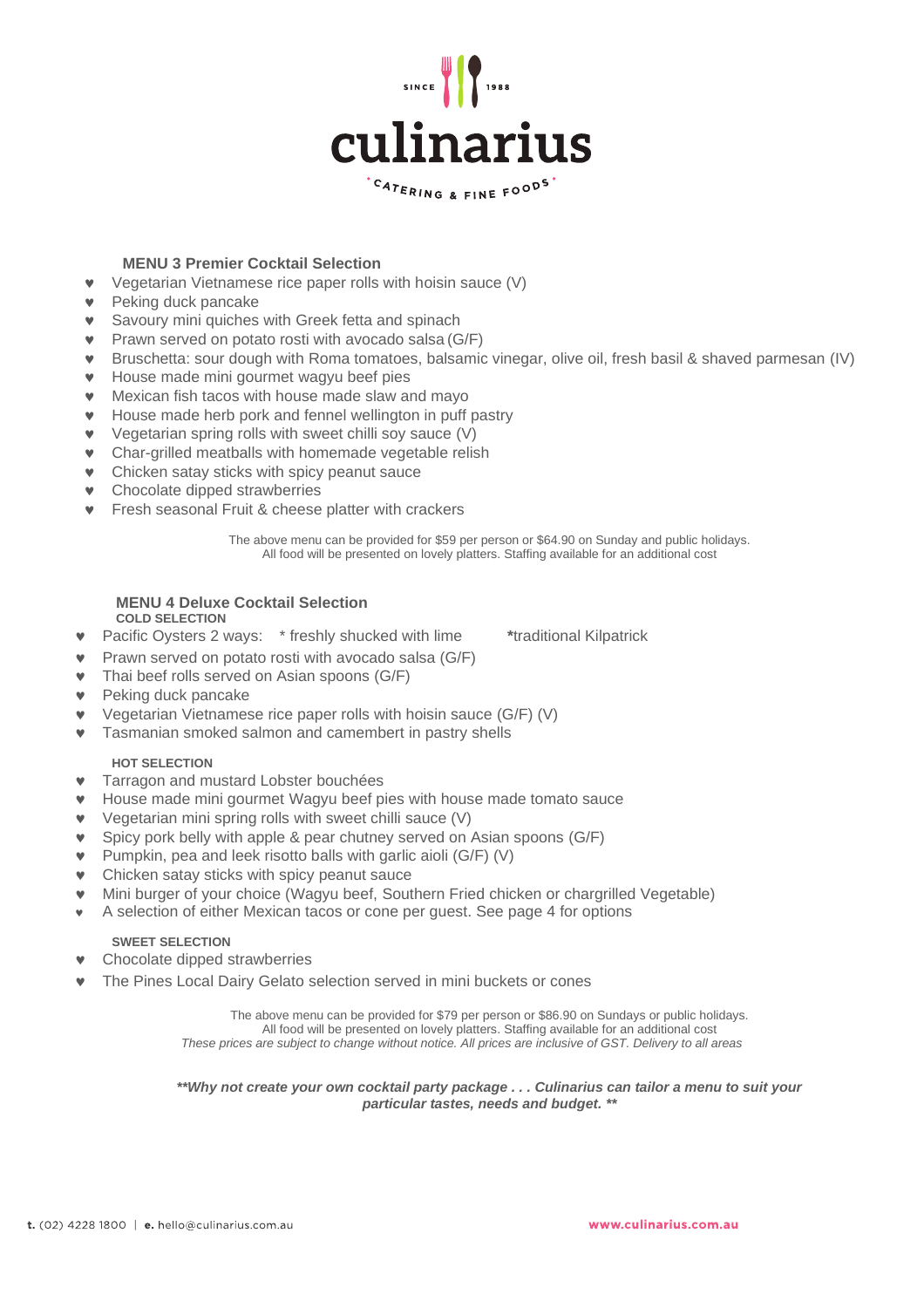

# **Morning/ Afternoon Tea**

| Muffins with raspberries, blueberries and strawberries (min 12)<br>Assorted Danish pastries with custard, apricots, blueberries or apples<br>Friands with almond meal and mixed berries (minimum 12) | \$5,50 each<br>\$5,50 each<br>\$5,50 each |                          |  |  |
|------------------------------------------------------------------------------------------------------------------------------------------------------------------------------------------------------|-------------------------------------------|--------------------------|--|--|
| Banana Bread with sweet crème fraiche (minimum 12)                                                                                                                                                   | \$5,50 each                               |                          |  |  |
|                                                                                                                                                                                                      |                                           |                          |  |  |
| Mini Donut balls filled with Nutella                                                                                                                                                                 | \$5.00 each                               |                          |  |  |
| Buttermilk and Vanilla Scones, Jam and Cream (minimum 12)                                                                                                                                            | \$5,00 each                               |                          |  |  |
| <b>Assorted Macaroons</b>                                                                                                                                                                            | \$4.50 each                               |                          |  |  |
| Slices- salted caramel, pecan caramel choc brownie, cherry ripe,                                                                                                                                     |                                           |                          |  |  |
| rocky road - to name a few (minimum 12)                                                                                                                                                              | \$4,50 each                               |                          |  |  |
| Cupcakes                                                                                                                                                                                             | Large                                     | \$5.50 each (minimum 10) |  |  |
| Cupcakes                                                                                                                                                                                             | Mini                                      | \$4.50 each (minimum 12) |  |  |
| <b>Sweetie Platter</b>                                                                                                                                                                               | Small                                     | \$89                     |  |  |
| Sweetie Platter                                                                                                                                                                                      | Large                                     | \$115                    |  |  |
| <b>Gluten free Caramel slice</b>                                                                                                                                                                     | \$7                                       |                          |  |  |
|                                                                                                                                                                                                      |                                           |                          |  |  |

Morning Tea boards – chef's seasonal selection may include muffins, Banana bread, friands, scones, house made biscuits, slices, Savoury mini quiches (served with accompaniments) \$105 (Serves 10 people approx.)

# **BEVERAGE PACKAGE**

Plunger coffee, specialty teas, orange juice and mineral water \$10 per person or \$11 per person on Sunday and public holidays. Price includes urn, plunger, cups, saucers, tea spoons & glasses.

*These prices are subject to change without notice. All prices are inclusive of GST. Minimum order applies on Sunday and Public Holidays. Staffing available for an additional cost*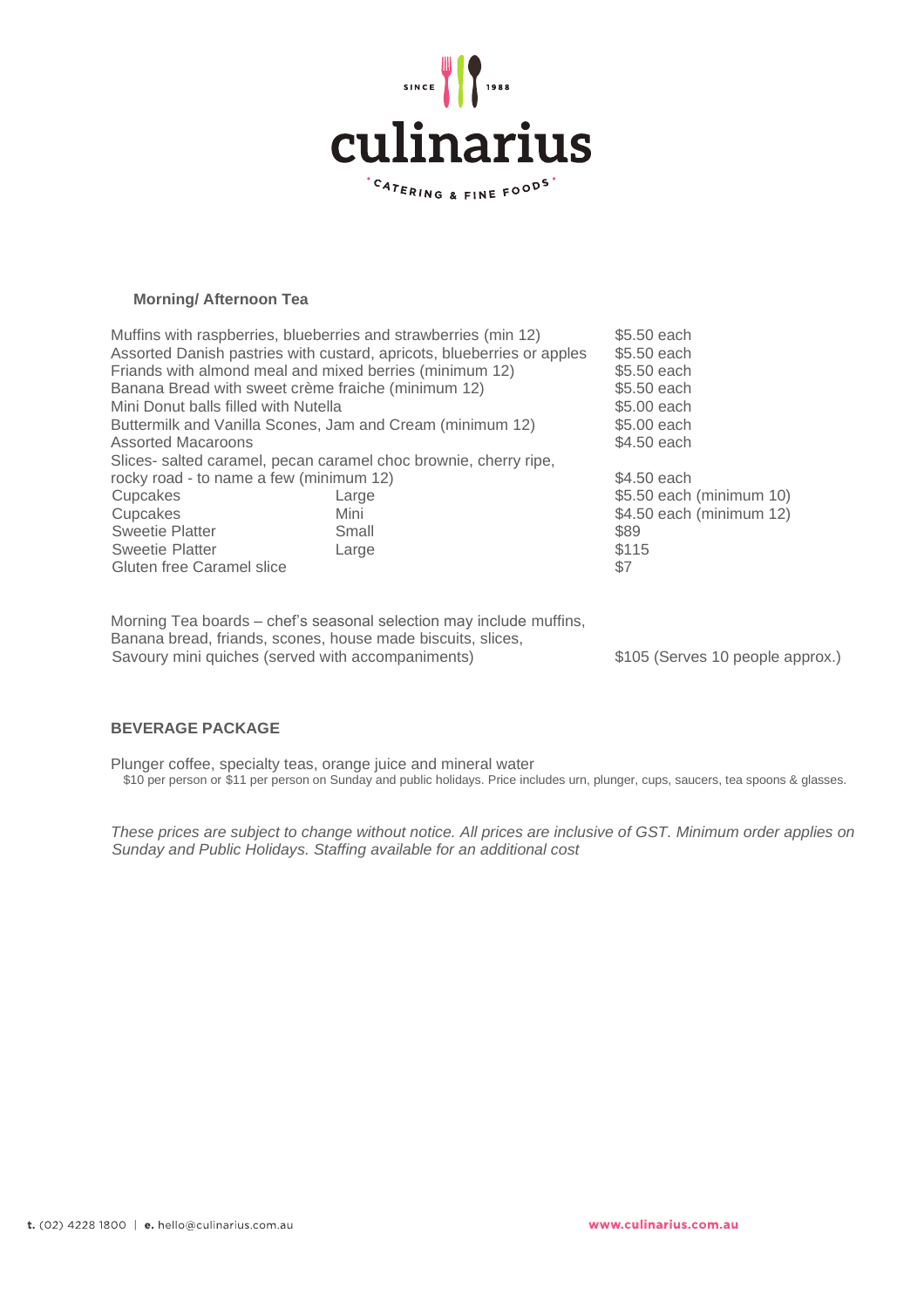

# **Cold Lunch Platters**

| <b>Cold Lunch Platters</b>                                                                                                                   |                | Monday to<br>Saturday | Sunday &<br>Public holidays |
|----------------------------------------------------------------------------------------------------------------------------------------------|----------------|-----------------------|-----------------------------|
| Fresh Tropical Fruit with Chocolate dipped Strawberries                                                                                      |                | \$95                  | \$104.50                    |
| Fresh seasonal fruit served with a combination of soft and<br>Firm cheeses with dried fruits, and crackers (serves 10)                       |                | \$120                 | \$132                       |
| Seasonal fresh fruit kebabs with honey yoghurt (min. Order of 12)                                                                            | each           | \$7.95                | \$7.70                      |
| Antipasto<br>A selection of continental meats, olives, semi-dried tomatoes,<br>Capsicums, tomatoes, eggplant, fetta cheese and crusty rolls. |                | \$169                 | \$181.50                    |
| <b>Cold Meats</b><br>Cold cuts of beef, ham, pork, lamb & chicken with homemade condiments                                                   |                | \$159                 | \$170.50                    |
| Vegetable Crudités<br>An array of fresh & semi dried baby vegetables,<br>Cheeses & crackers served with mayonnaise styled dip.               |                | \$159                 | \$170.50                    |
| Quiche<br>Large (Family Sized) Quiche<br>Spinach, feta, Vegetarian, Lorraine<br>Crab & Camembert, Smoked Salmon and Dill                     | each<br>each   | \$75<br>\$88          | \$79.20<br>\$88.00          |
| Ploughman's Lunch<br>A traditional ploughman's lunch comprising of ham, chicken, cheeses,<br>Pickled gherkins, Condiments and Crusty Rolls   |                | \$175                 | \$181.50                    |
| Cold Seafood<br>A selection of your favourite seafood such as Prawns, Oysters,<br>Balmain Bugs with marinated Octopus & smoked salmon        |                |                       | <b>Market Price</b>         |
| <b>Sweeties</b><br>A selection of our sweet slices, little cakes and mini quiches to tempt<br>almost everyone                                | Large<br>Small | \$115<br>\$89         | \$126.50<br>\$97.90         |
| <b>Homemade Biscuit Platter</b>                                                                                                              |                | \$85                  | \$93.50                     |

*These prices are subject to change without notice. All prices are inclusive of GST. Minimum order applies on Sunday and Public Holidays. Staffing available for an additional cost*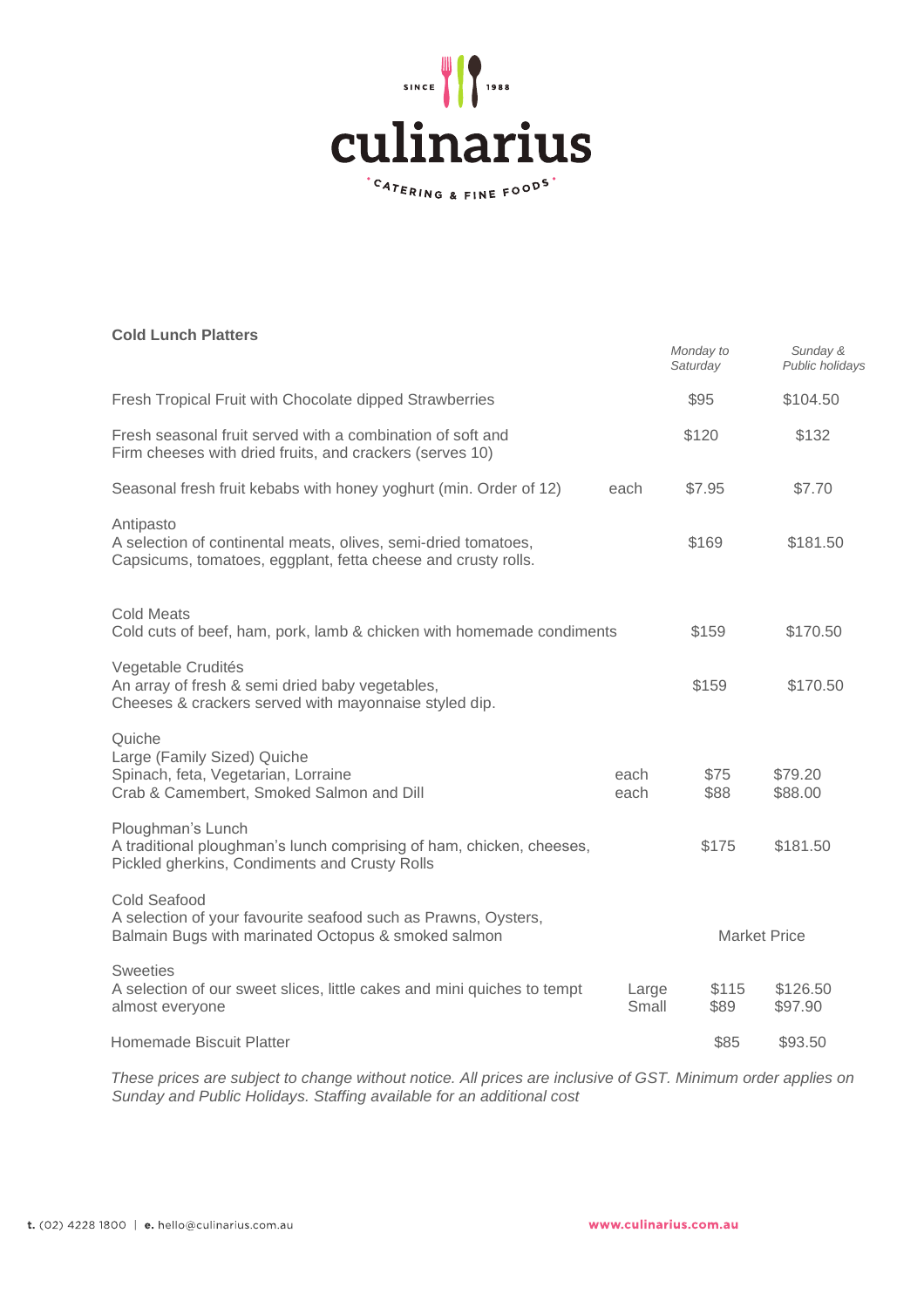

## *Thank you for choosing Culinarius for your important function.*

Please understand that for your protection and ours some terms and conditions are essential.

## **Booking Confirmation**

A non-refundable deposit of \$1000 (for Weddings and Large functions) or a negotiated fee must be paid to secure your booking.

## **Final Payment**

- Weddings: Must be settled 14 days prior to function
- Private Parties: Must be settled 7 days prior to function
- Corporate: must be settled 24 hours prior to function
- Account Holders: payment must be settled 7 days after event.

## **Cancellation**

In the unfortunate event of a cancellation the following conditions will apply

- Less than 1 months notice 50% of your catering/ event order must be paid
- Less than 14 days 50% of your catering plus any other costs committed will be incurred by the client
- Less than 3 days the full cost of catering, hire and associated services will be incurred by the client

## **Confirmation of numbers**

To ensure the efficient execution of your function we will require final numbers 1 week prior to the event. If numbers change after these deadlines you will be charged for any guests not in attendance, if there are more guests than expected you will be expected to pay the additional charges.

## **Alcohol**

Culinarius holds a Caterers Licence so we are able to sell and supply alcohol. We are also happy to serve our clients alcohol. All our beverage staff have their Responsible Service of Alcohol Certificates.

#### **Damage**

Responsibility lies with the client. We accept no responsibility for any damage suffered to guests or property during or after the function. All breakage of hired equipment must be paid for by the client.

#### **Hire Equipment**

Prices are not inclusive of any equipment that may be needed for your function. However we are happy to organise all your hire needs on your behalf including tables, chairs, crockery, cutlery, linen, glassware, kitchen equipment etc. This is a free service provided by Culinarius. If there is not reasonable kitchen facilities at your event location they will need to be hired in at your cost. All breakages & loss are the responsibility of the client.

#### **Garbage**

Removal of rubbish is the responsibility of the client, if you require us to take care of this charges will apply.

#### **Special Dietary Requirements**

Culinarius will endeavour at all times to accommodate special dietary requirements however please understand that while all care is taken at all times, **our kitchen cannot be guaranteed to be completely allergy free**.

#### **Price Variation**

We endeavour to maintain the prices quoted to you, but these are subject to change at the management's discretion to meet rising costs which are beyond our control.

## **Credit Card Charges**

Visa and Mastercard are subject to a 2% surcharge and AMEX a 3% surcharge. Payment via cash, cheque, EFTPOS and EFT are not subject to any charges.

**In booking catering & or paying a deposit to Culinarius I/we agree to all the above terms and conditions.**